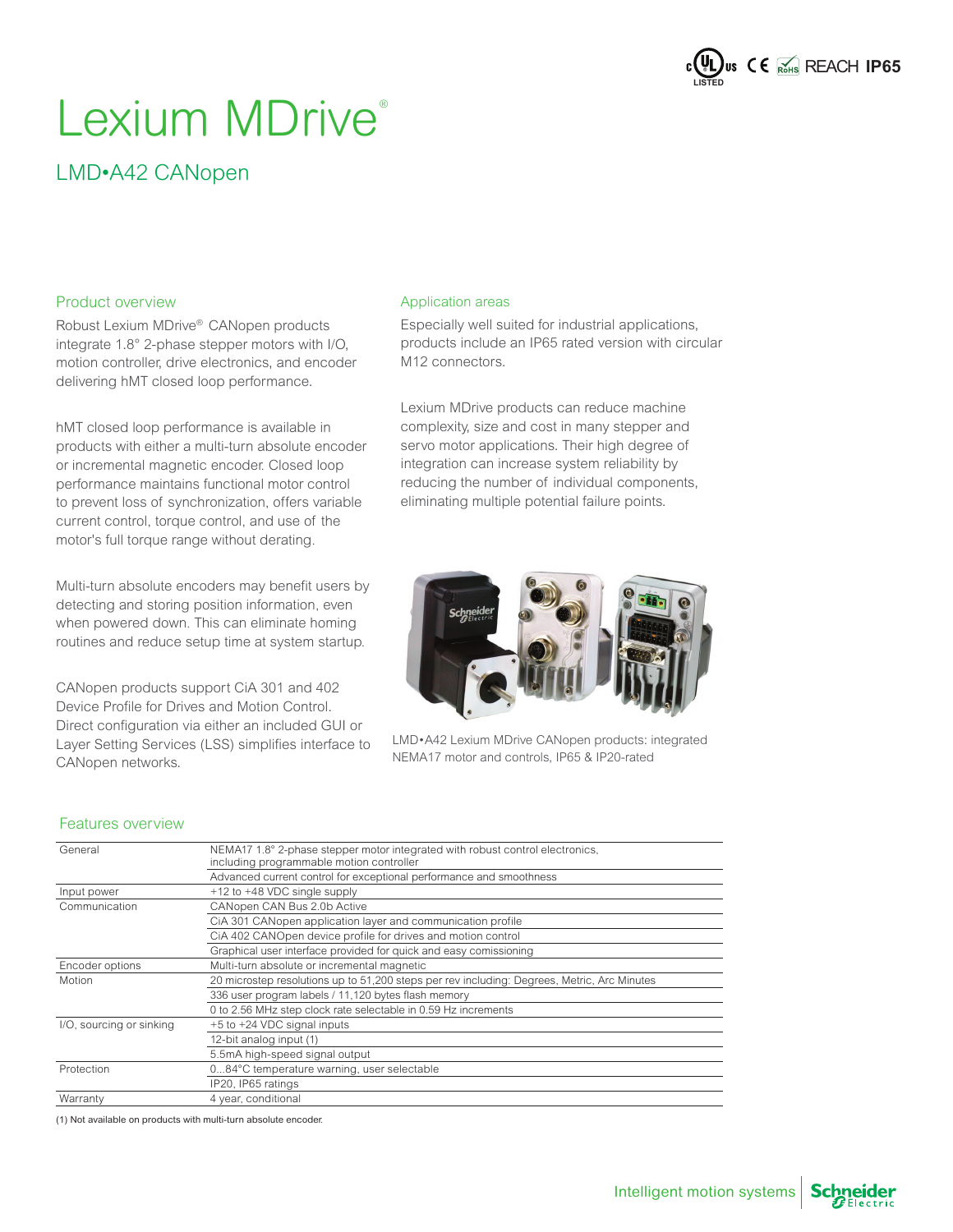### **Specifications**

| Communication           | Protocol type                 |                                | CANopen CiA 301, CiA 402, CAN bus 2.0B active                                                                                                                                              |
|-------------------------|-------------------------------|--------------------------------|--------------------------------------------------------------------------------------------------------------------------------------------------------------------------------------------|
|                         | Baud rate                     |                                | 101000 kbps                                                                                                                                                                                |
|                         | ID                            |                                | 11 and/or 29 bit                                                                                                                                                                           |
|                         | Isolation                     |                                | galvanic                                                                                                                                                                                   |
|                         | Features                      |                                | node guarding, heartbeat, SDOs, PDOs (variable mapping)                                                                                                                                    |
| Input power             | Voltage                       | <b>VDC</b>                     | $+12+48$                                                                                                                                                                                   |
|                         | Current maximum (1)           | Amp                            | 2.0                                                                                                                                                                                        |
| Motor                   | Frame size                    | <b>NEMA</b>                    | 17                                                                                                                                                                                         |
|                         |                               | inches                         | 1.7                                                                                                                                                                                        |
|                         |                               | mm                             | 42                                                                                                                                                                                         |
|                         | Performance level             |                                | standard torque                                                                                                                                                                            |
|                         | Holding torque                | oz-in                          | 4488                                                                                                                                                                                       |
|                         |                               | N-cm                           | 3162                                                                                                                                                                                       |
|                         | Length                        | stack sizes                    | 1, 283                                                                                                                                                                                     |
| Thermal                 | Operating temp                | Heat sink maximum              | 85°C                                                                                                                                                                                       |
|                         | non-condensing                | Motor maximum                  | $100^{\circ}$ C                                                                                                                                                                            |
| Protection              | Type                          | Temp warning                   | 084°C, user selectable                                                                                                                                                                     |
|                         |                               | IP rating                      | IP20, IP65                                                                                                                                                                                 |
|                         |                               | Earth grounding                | via product chassis ground lug                                                                                                                                                             |
| I/O sourcing or sinking | One analog input(2)           | Resolution                     | 12 bit                                                                                                                                                                                     |
|                         |                               | Voltage range                  | 0 +5 VDC, 0 +10 VDC, 0 20 mA, 4 20 mA                                                                                                                                                      |
|                         | Three signal inputs           | Voltage range                  | +5 +24 VDC, TTL level compatible                                                                                                                                                           |
|                         |                               | Protection                     | over temp, short circuit, transient, over voltage, inductive clamp                                                                                                                         |
|                         | One high-speed signal         | Current open collector/emitter | 5.5 mA                                                                                                                                                                                     |
|                         | output                        | Voltage open collector         | +60 VDC                                                                                                                                                                                    |
|                         |                               | Voltage open emitter           | +7 VDC                                                                                                                                                                                     |
| Aux. logic input        | Voltage range (3)             |                                | $+12+24$ VDC                                                                                                                                                                               |
| Encoder options         | Multi-turn absolute           | Position update / retention    | 30 days on internal power; 5 years with optional battery pack                                                                                                                              |
|                         | Incremental magnetic          | Line count                     | 1000 lines / 4000 edges per rev                                                                                                                                                            |
| Motion                  | Microstep resolution          | Number of settings             | 20                                                                                                                                                                                         |
|                         |                               | Steps per revolution           | 200, 400, 800, 1000, 1600, 2000, 3200, 5000, 6400, 10000, 12800, 20000,<br>25000, 25600, 40000, 50000, 51200, 36000 (0.01 deg/ustep), 21600 (1 arc<br>minute/ustep), 25400 (0.001mm/ustep) |
|                         | Counters                      | Type                           | position, encoder/32 bit                                                                                                                                                                   |
|                         |                               | Edge rate maximum              | 5 MHz                                                                                                                                                                                      |
|                         | Velocity                      | Range                          | $+/- 2,560,000$                                                                                                                                                                            |
|                         |                               | Resolution                     | 0.5961 steps per second                                                                                                                                                                    |
|                         | Accel/Decel                   | Range                          | $1.5 \times 10^9$ steps per second <sup>2</sup>                                                                                                                                            |
|                         |                               | Resolution                     | 90.9 steps per second <sup>2</sup>                                                                                                                                                         |
| Software                | Setup parameters              |                                | storable to nonvolatile memory                                                                                                                                                             |
|                         | <b>Transmit PDOs</b>          |                                | 4 dynamically mappable                                                                                                                                                                     |
|                         | Receive PDOs                  |                                | 4 dynamically mappable                                                                                                                                                                     |
|                         | Manufacturer specific objects |                                | I/O configuration, run/hold current                                                                                                                                                        |
|                         | Modes of operation (4)        |                                | profile position, homing mode, profile velocity, profile torque, cyclic synch<br>position                                                                                                  |
|                         | Input functions               |                                | general purpose, homing mode profiles                                                                                                                                                      |
|                         | Output functions              |                                | general purpose                                                                                                                                                                            |
|                         |                               |                                |                                                                                                                                                                                            |

(1) Actual power supply current will depend on voltage and load.

(2) Not available on products with multi-turn absolute encoder.

(3) When input voltage is removed, maintains power only to control and feedback circuits.<br>(4) Profile torque is only available on products with an encoder.

An optional Communication Converter is recommended to facilitate prototyping.

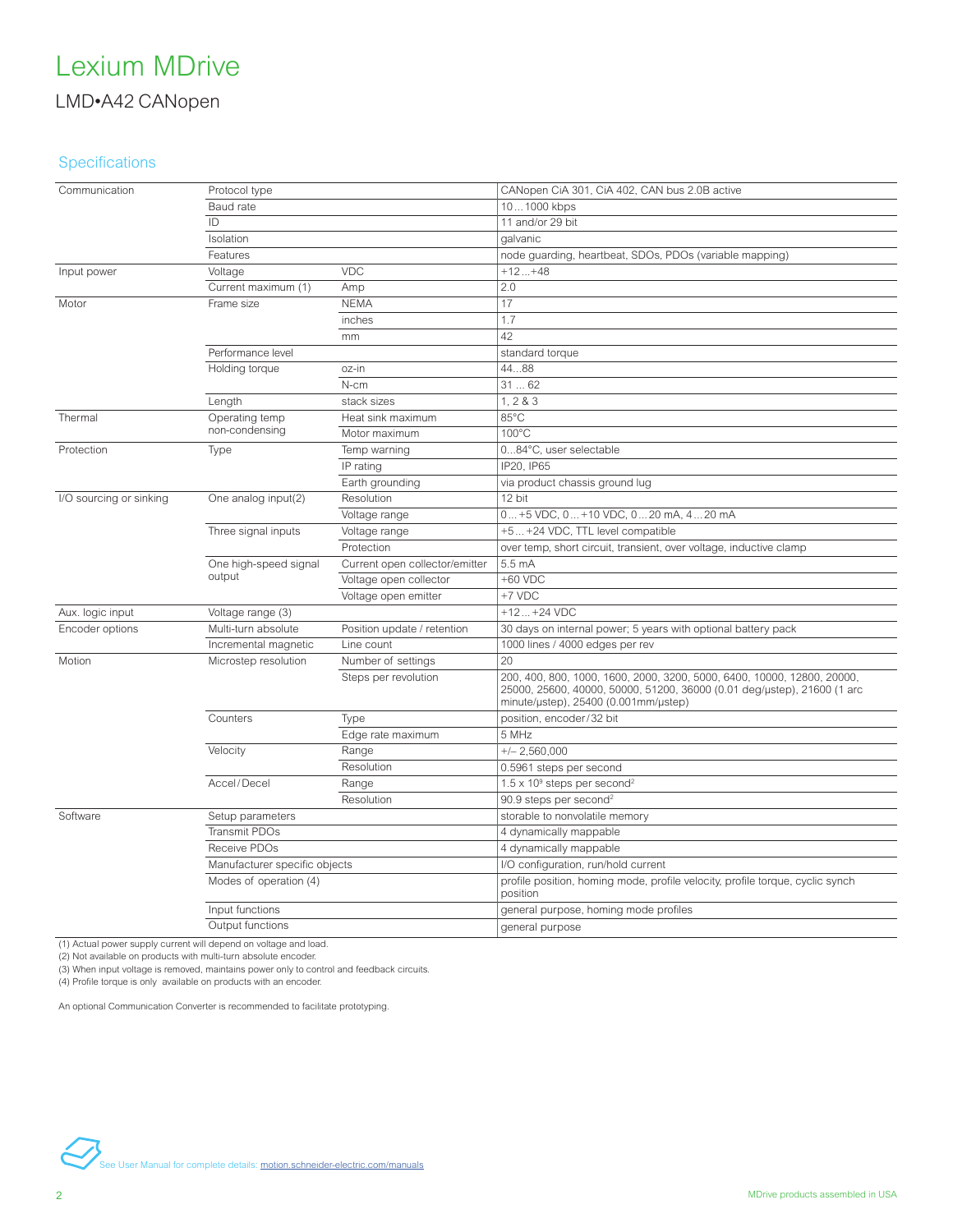#### **Dimensions**

#### LMD•42 NEMA17 motor, IP20-rated





| Motor stack length | Lmax1      | Lmax2      |
|--------------------|------------|------------|
| Single             | 2.48(63.0) | 3.22(81.8) |
| Double             | 2.71(69.0) | 3.46(88.0) |
| Triple             | 3.04(77.3) | 3.78(96.0) |





| Motor stack length | Lmax1      | Lmax2        |
|--------------------|------------|--------------|
| Single             | 2.78(70.7) | 3.39(86.0)   |
| Double             | 2.98(75.7) | 3.58(91.0)   |
| Triple             | 3.33(84.7) | 3.94 (100.0) |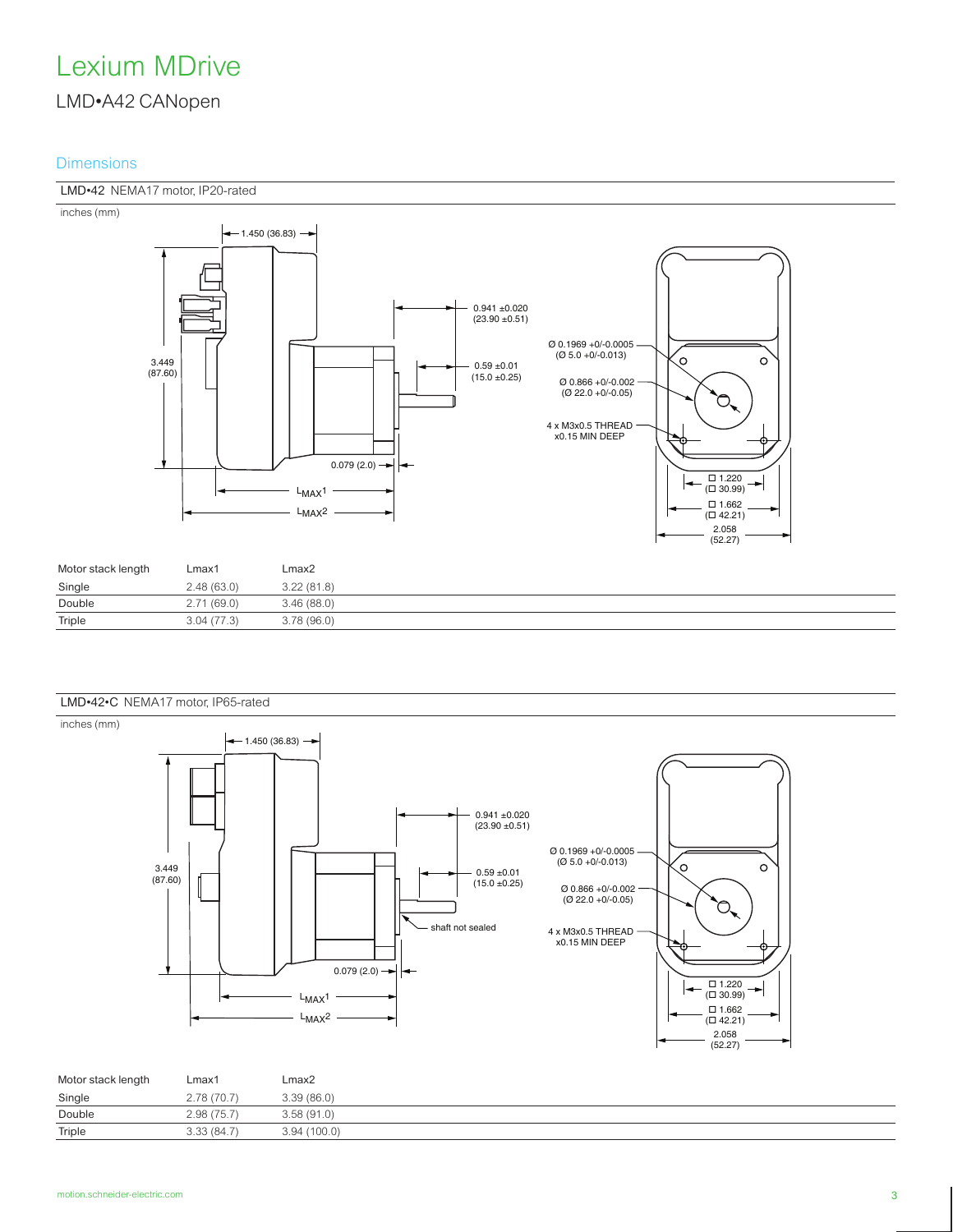IP20-rated products



**Chassis ground** one #6-32 screw

IP65-rated products

![](_page_3_Picture_5.jpeg)

two signal indicators

![](_page_3_Figure_7.jpeg)

#### Part numbers

| example part number                                                                                                                                                                          | LMDCA421C |       |              |                |           |     |          |
|----------------------------------------------------------------------------------------------------------------------------------------------------------------------------------------------|-----------|-------|--------------|----------------|-----------|-----|----------|
| Product<br>$LMD =$ Lexium MDrive with standard hybrid stepper motor                                                                                                                          | LMD       |       |              | C A 4 2 1 C    |           |     |          |
| Control type<br>$C = Closed$ loop / with hMT and incremental magnetic encoder (1)<br>$A = Closed$ loop / with hMT and multi-turn absolute encoder (1)<br>$O =$ Open loop / no hMT or encoder |           | M DI  | $\mathbf{C}$ |                | A 4 2 1 C |     |          |
| Communication type<br>$A =$ CANopen interface                                                                                                                                                |           | M D C |              | $\overline{A}$ |           | 421 |          |
| Flange size<br>42 = NEMA 17 1.7" / 42mm                                                                                                                                                      | LMDCA42   |       |              |                |           |     | $1 \cap$ |
| Motor length<br>$1 =$ single stack<br>$2 =$ double stack<br>$3$ = triple stack                                                                                                               | LMDCA42   |       |              |                |           |     | $\cap$   |
| Variation — omit from part number if unwanted<br>$C = M12$ circular connectors and IP65 rating                                                                                               | LMDCA42   |       |              |                |           |     |          |

(1) Closed loop control delivers encoder feedback and hMT enhanced motor performance.

#### **Accessories**

| description | length<br>$\epsilon$<br>feet | part number |
|-------------|------------------------------|-------------|
|-------------|------------------------------|-------------|

#### Communication converter

USB-pluggable CANopen converter to set/program communication parameters in 32- or 64-bit. Includes: CAN dongle,

terminating resistor, and pre-wired mating cables

| Mates to DB9 connector             | $6.0(1.8)$ MD-CC501-000 |
|------------------------------------|-------------------------|
| Mates to M12 5-pin male connector. | $6.0(1.8)$ MD-CC502-000 |

#### Daisy chaining IP65 products

Connect multiple CAN units together in sequence with Y cable. Termination plug, sold separately, is required at end of run

| Y cable mates to M12 communication connector | $0.3(1.0)$ MD-CS660-000 |
|----------------------------------------------|-------------------------|
| M12 bus termination (resistor) plug          | PLG-M12TP               |

#### IP65 cordsets

Shielded cables pre-wired with straight M12 mating connectors

| Communication cordset mates to 5-pin male connector | 10.0 (3.0) MD-CS650-000   |
|-----------------------------------------------------|---------------------------|
| Power cordset mates to 4-pin male connector         | 10.0 (3.0) MD-CS620-000   |
| I/O cordset mates to 12-pin male connector          | 10.0 (3.0)   MD-CS630-000 |

#### Back-up battery pack for Absolute Encoder models

Extend stored position data up to 5-years for 1 to 6 LMDs with absolute encoder.

| Battery pack, DIN-rail mount. Uses 3 AA batteries, not provided | <b>ICP0531</b>          |
|-----------------------------------------------------------------|-------------------------|
| LMD mating cable(s) with crimp connector to flying lead end     | 3.3 (1.0) PD02-0531-FL1 |
| PLCC mating cable with crimp connector to fl ying lead end      | 3.3 (1.0) PD04-0531-FL1 |

#### Replacement mating connector kit

Kits are for IP20 products. They include one 2-pin power mate, and one set (2 pieces) 7-pin multifunction mates — CK-15